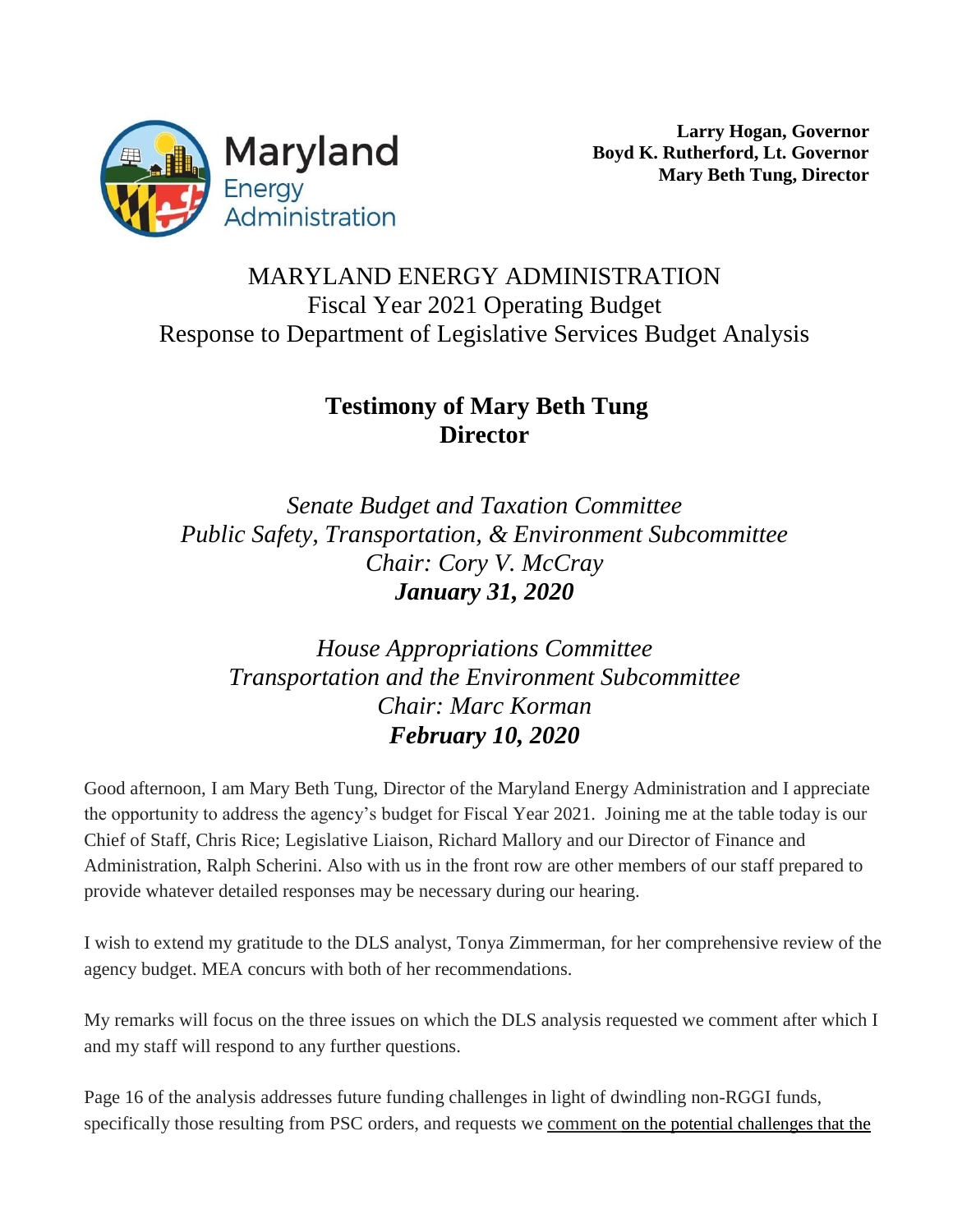energy efficiency and renewable and clean energy programs will face following the end of these alternative sources of funding. As addressed in the analysis, revenues from RGGI auctions, our main source of funding, rise and fall in response to market supply and demand. Fortunately, the alternative sources of funds discussed here materialized during a period of market uncertainty and enabled the State to continue funding energy programs despite the dramatic downturn of the RGGI auction revenues at the time. Now, as we exhaust these funding sources, we are relying more exclusively on RGGI auction revenues. Working within the guiding priorities set by the General Assembly in the statutory allocation of RGGI auction revenues, the Administration is making tough choices among worthy competing programs. We have ended less popular programs and streamlined other programs. We have been maintaining core energy programs using fund balances saved through our use of the non-RGGI revenues and by allocating interest earnings on the SEIF where necessary. The analysis correctly describes the improving stability of the RGGI market starting on page 18 and this is somewhat reassuring. However, RGGI auction revenues will always remain a creature of market and socio-economic forces and our programs will have to fit within available resources.

The next comment, on page 20, requested how and when MEA determines to reallocate the interest earned on the SEIF balances. As the administrator of the SEIF, MEA has been rather stingy with interest revenue over the years; electing to hold these funds in reserve, as they are the most fungible of the SEIF funds. We use interest balances to help maintain program continuity in times of dwindling balances.

The last requested comment is from page 30 under the section titled "Change in Use of the ACP": MEA should comment on how the proposed increase in the amount of the SEIF transferred to replace the revenue lost due to the tax credit will impact the program offerings otherwise funded through RGGI revenue and how the proposed change to the use of ACP would impact the provision of grants and loans to support renewable and clean energy creation. The reasoning behind the additional financial support for transportation programs is the high percentage of greenhouse gasses that come from that sector and the need to continue spurring adoption rates of Zero Emission Vehicles in Maryland. There has been broad bipartisan support for these programs. Senate Bill 277 and its cross-file House Bill 359 propose to backfill the RGGI revenue in question by utilizing a portion of ACP.

The Governor's Clean Cars Act proposes two initiatives:

- 1. A dramatic increase in funding for Zero Emission Vehicle incentives and Electric Vehicle charging equipment rebates; AND
- 2. Greater discretion in the use of the Clean Jobs Act Alternative Compliance Payments (ACP).

As stated in Section 2 of the analysis, these ACP revenues can currently only be used for renewable energy projects and herein lies a challenge. Difficulties arise in placing solar on low income residences due to factors such as insufficient square footage, structural deficiencies, and the high numbers of non-owner